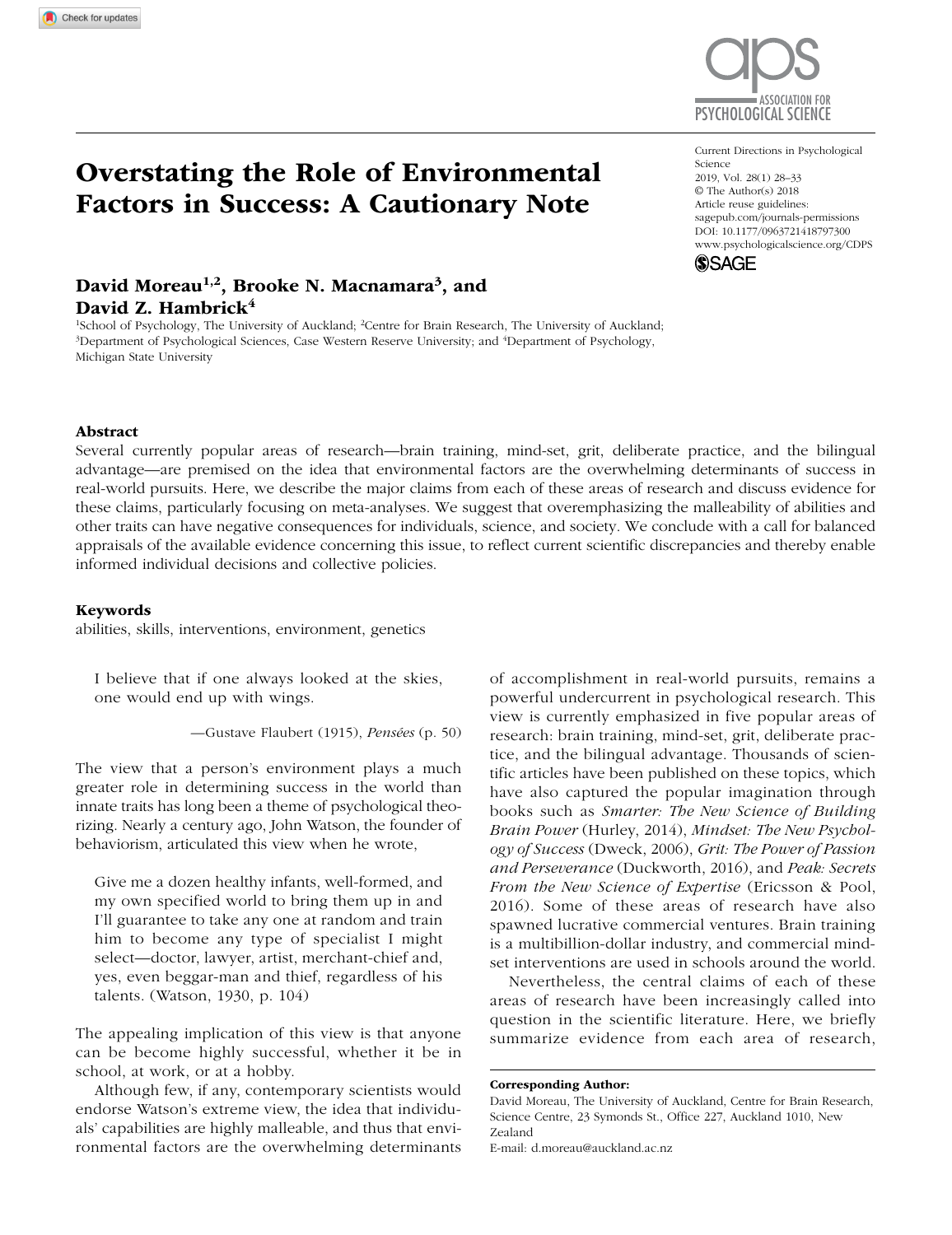focusing on large-scale studies and meta-analyses. Our intent is not to criticize individual theorists—misleading statements can find their way into the media and popular beliefs despite caution expressed by the theorists (see, e.g., Duckworth, 2016). Rather, our goal is to present current evidence for the claims central to each area of research. We conclude that caution is warranted when considering both future research on these topics and translations of this research to real-world applications.

# Brain Training

The premise of brain training is that the brain is like a muscle that can be strengthened through cognitive exercise. More specifically, the idea is that training in tasks that target core cognitive functions, such as working memory, attention, and spatial ability, generalizes to real-world situations that call on these functions. This claim of *far transfer* has been at least implicit in advertising claims by brain-training companies (see Simons et al., 2016). Scientists have made similar claims, arguing that working memory training improves fluid intelligence (Jaeggi, Buschkuehl, Jonides, & Perrig, 2008) and that video-game playing enhances visuospatial abilities (Green & Bavelier, 2003).

Nevertheless, after more than a decade of intensive research on brain training, it is clear that far transfer is elusive. Several meta-analyses have demonstrated that the benefits of brain training are limited to the trained task or to very similar tasks (*near transfer*). For example, in a meta-analysis, Melby-Lervåg and Hulme (2013) found "no convincing evidence of the generalization of working memory training to other skills" (p. 270). They also noted that studies of working memory training are often plagued by major methodological problems, including the use of research designs without appropriate control groups. More recently, Simons and colleagues (2016) conducted an exhaustive review of the available evidence of the benefits of brain training and concluded that "the evidence that training with commercial brain-training software can enhance cognition outside the laboratory is limited and inconsistent" (p. 173). Finally, in a meta-analysis examining brain training in the form of playing video games, Sala, Tatlidil, and Gobet (2017) "found no evidence of a causal relationship between playing video games and enhanced cognitive ability" (p. 111).

# Mind-Set

Whereas the idea of brain training is to directly strengthen cognitive abilities, the aim of mind-set interventions is to increase people's beliefs that they can be strengthened. Dweck (2000) has argued that people who hold a *growth mind-set* believe that intelligence (and other traits) can be improved with effort and thus will persist to overcome obstacles and work hard; by contrast, people with a *fixed mind-set* believe intelligence is relatively stable and are "devastated by setbacks" (Dweck, 2008, para. 2). In a typical mind-set intervention, participants are told that the brain is like a muscle and can grow with effort. As Dweck (2007) explained, students learn about "how they can make their brains work better and grow smarter" (p. 38). These brief interventions are touted for "striking effects on educational achievement" (Yeager & Walton, 2011, p. 268; see also Boaler, 2013; Dweck, 2008).

Mind-set interventions are used in schools around the world. However, evidence for the impact of mindset on real-world outcomes is equivocal. Large-sample research has failed to replicate findings of beneficial effects of mind-set interventions. As a case in point, across three studies with a total sample of more than 600 participants, Li and Bates (2017) found "no support for mindset-effects on cognitive ability, response to challenge, or educational progress" (p. 2). Furthermore, in a recent meta-analysis, Sisk, Burgoyne, Sun, Butler, and Macnamara (2018) examined the effectiveness of growth-mind-set interventions on academic achievement and identified a number of methodological shortcomings among mind-set studies, such as many instances of manipulation checks either not being successful or not being reported. Sisk et al. (2018) found that the effectiveness of mind-set interventions on academic achievement was very weak overall, with almost all analyses yielding small or null effects. They concluded that "those seeking more than modest effects or effects for all students are unlikely to find them" (p. 568).

# Grit

Grit refers to perseverance and passion for long-term goals (Duckworth & Eskreis-Winkler, 2013; Duckworth, Peterson, Matthews, & Kelly, 2007). Gritty people maintain "effort and interest over years despite failure, adversity, and plateaus in progress" (Duckworth et al., 2007, p. 1088), whereas less gritty people are easily discouraged (Duckworth & Eskreis-Winkler, 2013). Duckworth (2016) argued that "you *can* grow your grit" (p. 269, emphasis added), and Duckworth and Gross (2014) stated they were "optimistic that a better understanding of the psychological processes underlying self-control and grit could, in fact, lead to high-impact, cost-effective interventions" (p. 323).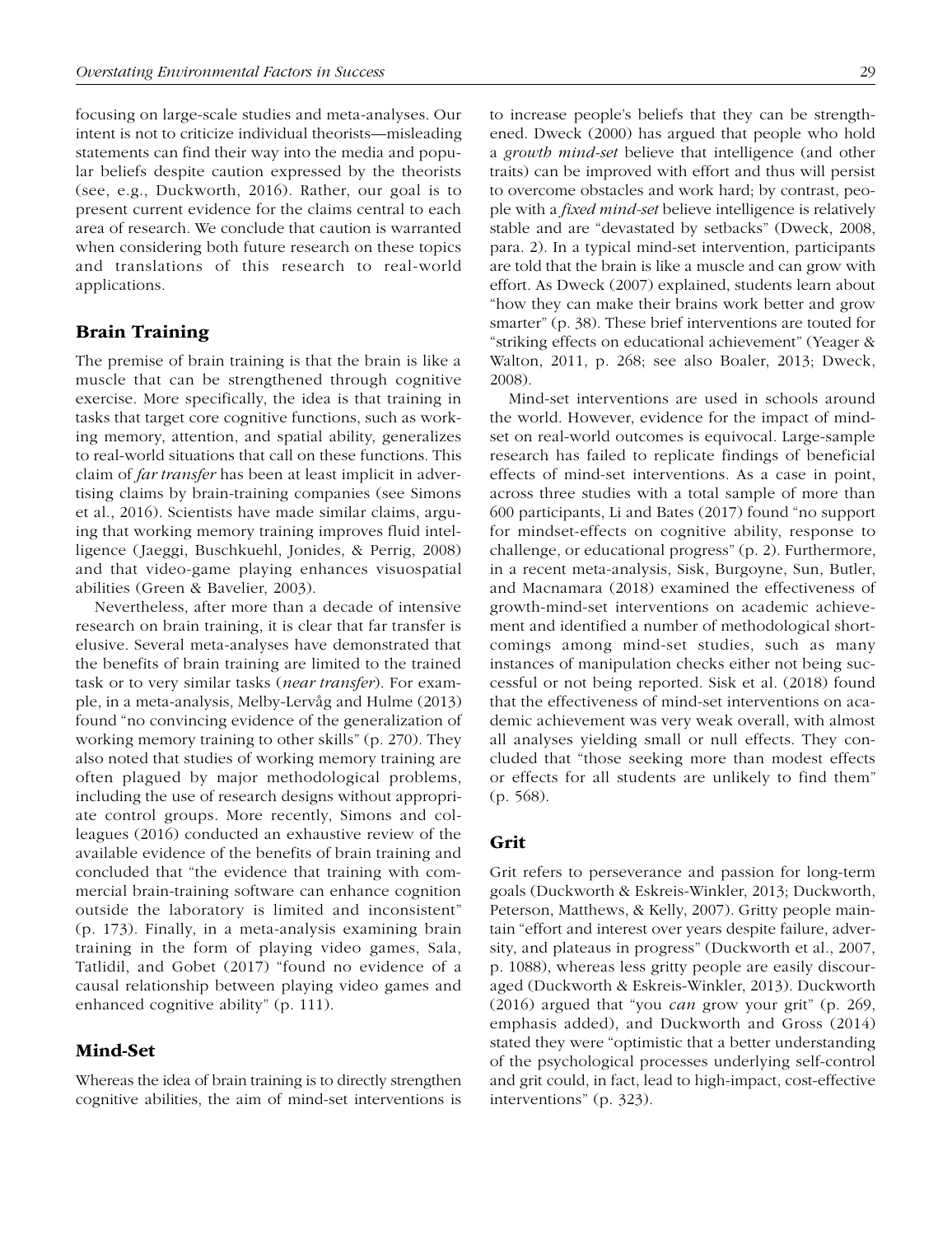However, in a study of 4,642 twins, Rimfeld, Kovas, Dale, and Plomin (2016) found that grit was substantially heritable but found no evidence for a shared environmental influence on grit. They explained that "the most limiting finding, for any possible intervention, is that shared environmental influence is negligible" (p. 786). In other words, current environmental factors such as how parents raise their children or approaches schools take to teaching do not appear to influence grit. They also noted that, despite a lack of evidence that grit can be trained, training grit has been established as a priority by the U.S. Department of Education (see [http://pgbovine.net/OET-Draft-Grit-Report-2-17-13](http://pgbovine.net/OET-Draft-Grit-Report-2-17-13.pdf) [.pdf](http://pgbovine.net/OET-Draft-Grit-Report-2-17-13.pdf)) and the U.K. Department of Education (see [https://www.gov.uk/government/news/england-to](https://www.gov.uk/government/news/england-to-become-a-global-leader-of-teaching-character)[become-a-global-leader-of-teaching-character\)](https://www.gov.uk/government/news/england-to-become-a-global-leader-of-teaching-character). Rimfeld et al. (2016) caution that "the effectiveness of training programs should be rigorously researched before they are rolled out widely" (p. 781).

Evidence further suggests that, even if grit is found to be trainable, it may have no impact on academic achievement above and beyond other personality factors. For example, Rimfeld et al. (2016) stated that "grit adds little phenotypically or genetically to the prediction of academic achievement beyond traditional personality factors, especially conscientiousness" (p. 780). Similarly, Credé, Tynan, and Harms (2017) conducted a meta-analysis investigating the influence of grit and other traits on academic achievement and found that whereas conscientiousness explained variance in academic achievement after controlling for grit, "overall grit explains no variance in either overall academic performance or high school GPA after controlling for conscientiousness" (p. 501).

### Deliberate Practice

The concept of deliberate practice emphasizes the importance of environmental factors in the context of acquiring expertise in a specific domain. The deliberatepractice view claims that "individual differences in ultimate performance can largely be accounted for by differential amounts of past and current levels of practice" (Ericsson, Krampe, & Tesch-Römer, 1993, p. 392). More generally, Ericsson (2007) claimed that "it is possible to account for the development of elite performance among healthy children without recourse to unique talent (genetic endowment)—excepting the innate determinants of body size" (p. 4). A further claim in this view is that "it is impossible for an individual with less accumulated practice at some age to catch up with the best individuals, who have started earlier and maintain maximal levels of deliberate practice not leading to exhaustion" (Ericsson et al., 1993, p. 393).

There is no question that deliberate practice can lead to major improvements in performance within an individual. The controversial claim is that deliberate practice can largely explain differences in performance across individuals. This claim is not supported by empirical evidence. In a recent meta-analysis, Macnamara, Hambrick, and Oswald (2014) found that deliberate practice leaves the majority of variance in performance across individuals unexplained and potentially explainable by other factors (see also Platz, Kopiez, Lehmann, & Wolf, 2014). In another meta-analysis, Macnamara, Moreau, and Hambrick (2016) found that deliberate practice accounted for a nonsignificant 1% of the variance in performance among elite-level athletes, inconsistent with Ericsson and colleagues' (1993) claim that "individual differences, even among elite performers, are closely related to assessed amounts of deliberate practice" (p. 363). Furthermore, Macnamara et al. (2016) found that higher-level athletes were no more likely to have begun practicing their sport at a younger age than their lower-level counterparts. Together, this evidence indicates that deliberate practice is not the only important contributor to individual differences in expertise.

## Bilingual Advantage

Finally, there is currently a great deal of scientific interest in the benefits of bilingualism for cognitive functioning—the so-called bilingual advantage (Bialystok, 1999). The idea behind the bilingual advantage is that prolonged experience maintaining multiple languages in working memory and inhibiting the inactive languages improves executive functioning. As Bialystok (2009) explained, "The effect of bilingualism on cognitive functioning as evidenced by lexical access, executive control, and working memory, is part of a growing body of research demonstrating the powerful role of experience on cognitive function and cognitive organization" (p. 9).

However, multiple researchers have pointed out that the literature on the bilingual advantage suffers from a high degree of publication bias, favoring statistically significant, positive effects (de Bruin, Treccani, & Della Sala, 2015). Indeed, a recent large-scale meta-analysis showed no evidence for the bilingual advantage in any executive-function domain after correcting for publication bias (Lehtonen et al., 2018). Similarly, in a detailed critique of the literature, Paap, Johnson, and Sawi (2015) pointed out that over 80% of the tests assessing the bilingual advantage since 2011 yielded null findings.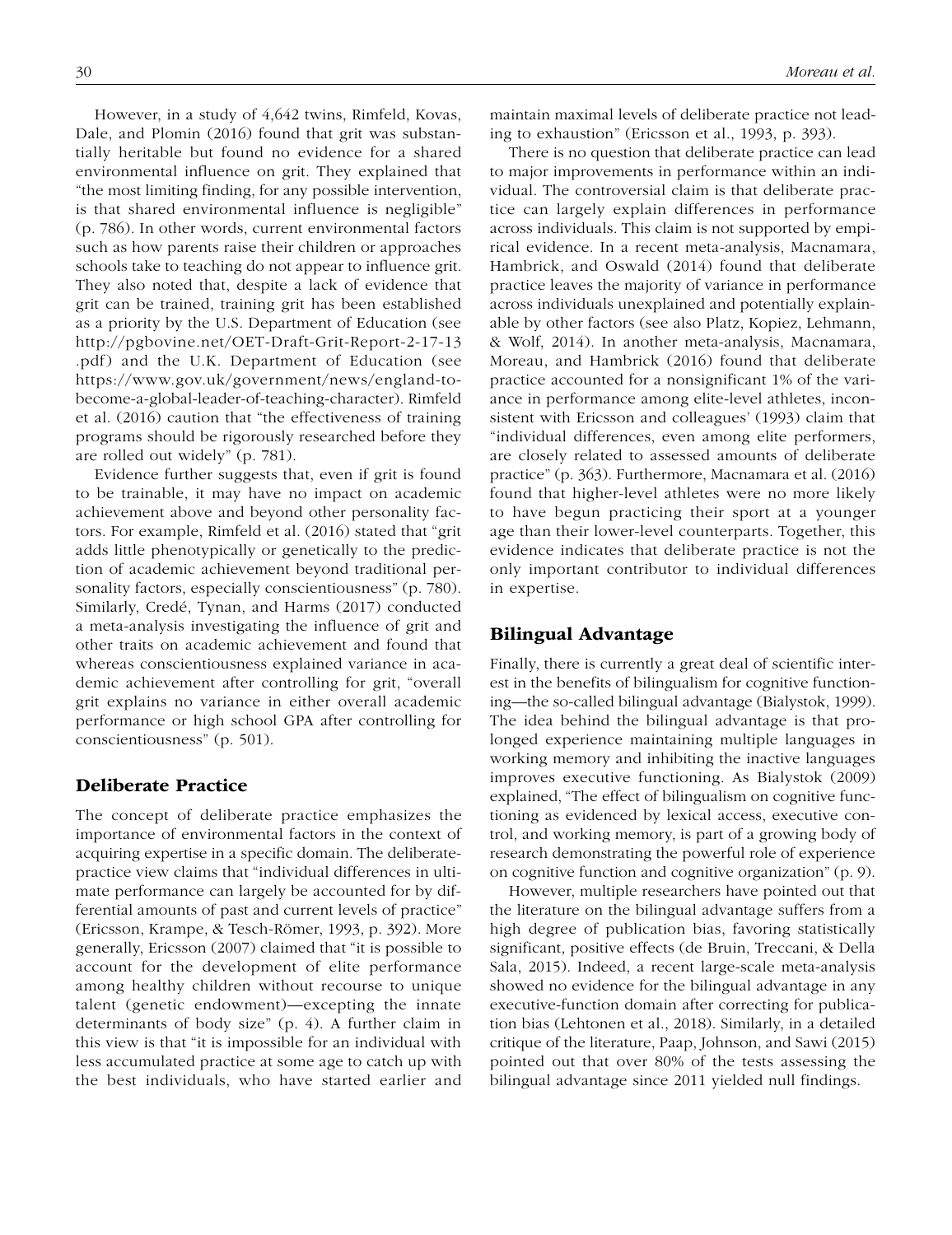# What's the Harm?

The evidence that we have just reviewed notwithstanding, one might argue that there is no harm in people believing in the overwhelming importance of environmental factors in success. What, for example, is the harm in leading the elderly to believe that "brain games" will have broad benefits for cognitive functioning, even if that is unlikely given the available evidence? Or what is the harm in enrolling children in mind-set interventions (touted as relatively inexpensive), even if the available evidence casts serious doubt on the effectiveness of these interventions?

We think there is potential harm in the form of opportunity costs. Some of these opportunity costs affect society. For example, time that students spend completing ineffective interventions could be spent on learning mathematics, science, language, arts, and other school subjects. Similarly, money spent on brain training or mind-set programs for a school—even if the program is cheaper than other interventions—could be spent on more effective interventions or on needs such as hiring additional teachers. Other opportunity costs affect science. For example, at the cost of pursuing other areas of research, young scientists excited about these topics might dedicate their formative training years to pursuing effects that they are unlikely to find. Likewise, researchers spending time and effort attempting to reproduce, validate, or meta-analyze these claims do so at the expense of pursuing other research endeavors. Finally, funding dedicated to these areas could go to more promising areas.

We further argue that overemphasizing the role of environmental factors in success may lead to failure being stigmatized, despite the fact that individual differences in many real-world endeavors may in part reflect factors that are not under people's control. That is, by overemphasizing the influence of environmental factors, we may unintentionally hold individuals accountable for conditions, events, or outcomes beyond their control, including learning disabilities and neurological disorders. If, for example, the brain is like a muscle and cognitive functions can be dramatically increased through brain training, then why should any child suffer from learning disabilities or attentiondeficit/hyperactivity disorder? Likewise, if deliberate practice is the overwhelming determinant of expertise, why should anyone who devotes thousands of hours of practice to a given sport not become an Olympic gold medalist? In short, we argue that overemphasizing malleability while minimizing the role of stable traits in success may burden individuals and families with responsibilities that are largely not theirs to bear.

## Conclusion

There is no doubt that environmental factors play an important role in determining success in real-world domains. At the same time, it now seems clear that environmental factors have a more limited impact on individual differences in success than some theories suggest. Views that emphasize malleability over the influence of stable traits on success are appealing, particularly in modern democratic societies, which place great emphasis on equal opportunities across individuals. However, acknowledging the role of factors that are difficult to change is important because it enables the allocation of resources where they can have a real impact, taking into account individual needs, to allow meaningful improvements.

In our view, continuing to accept claims that are unsupported by evidence hinders scientific progress and prevents evidence-based policies. The scientific community should therefore consider current evidence and direct research toward endeavors that provide insight on the complex and interacting factors that contribute to individual differences in success in real-world domains. Ultimately, recognizing and understanding individual differences, rather than denying or undermining their importance, leads to politics of equity providing individuals with the means to thrive—rather than equality—treating everyone uniformly regardless of their specific needs.

#### Recommended Reading

- Credé, M., Tynan, M. C., & Harms, P. D. (2017). (See References). Presents a meta-analytic synthesis of the grit literature, with a particular focus on the relation between grit, cognitive ability, and performance.
- Paap, K. R., & Greenberg, Z. I. (2013). There is no coherent evidence for a bilingual advantage in executive processing. *Cognitive Psychology, 66*, 232–258. Reviews the evidence for a bilingual advantage in executive processing and describes three experimental studies investigating the effect via a comparison of bilingual and monolingual populations.
- Simons, D. J., Boot, W. R., Charness, N., Gathercole, S. E., Chabris, C. F., Hambrick, D. Z., & Stine-Morrow, E. A. L. (2016). (See References). Reviews evidence for the efficacy of brain-training programs and provides a set of guidelines and best practices for the design and reporting of interventions.
- Sisk, V., Burgoyne, A. P., Sun, J., Butler, J. L., & Macnamara, B. N. (2018). (See References). Reports on two metaanalyses exploring the relationship between mind-set and academic achievement as well as the efficacy of growthmind-set interventions in schools.
- Ullén, F., Hambrick, D. Z., & Mosing, M. A. (2016). Rethinking expertise: A multifactorial gene–environment interaction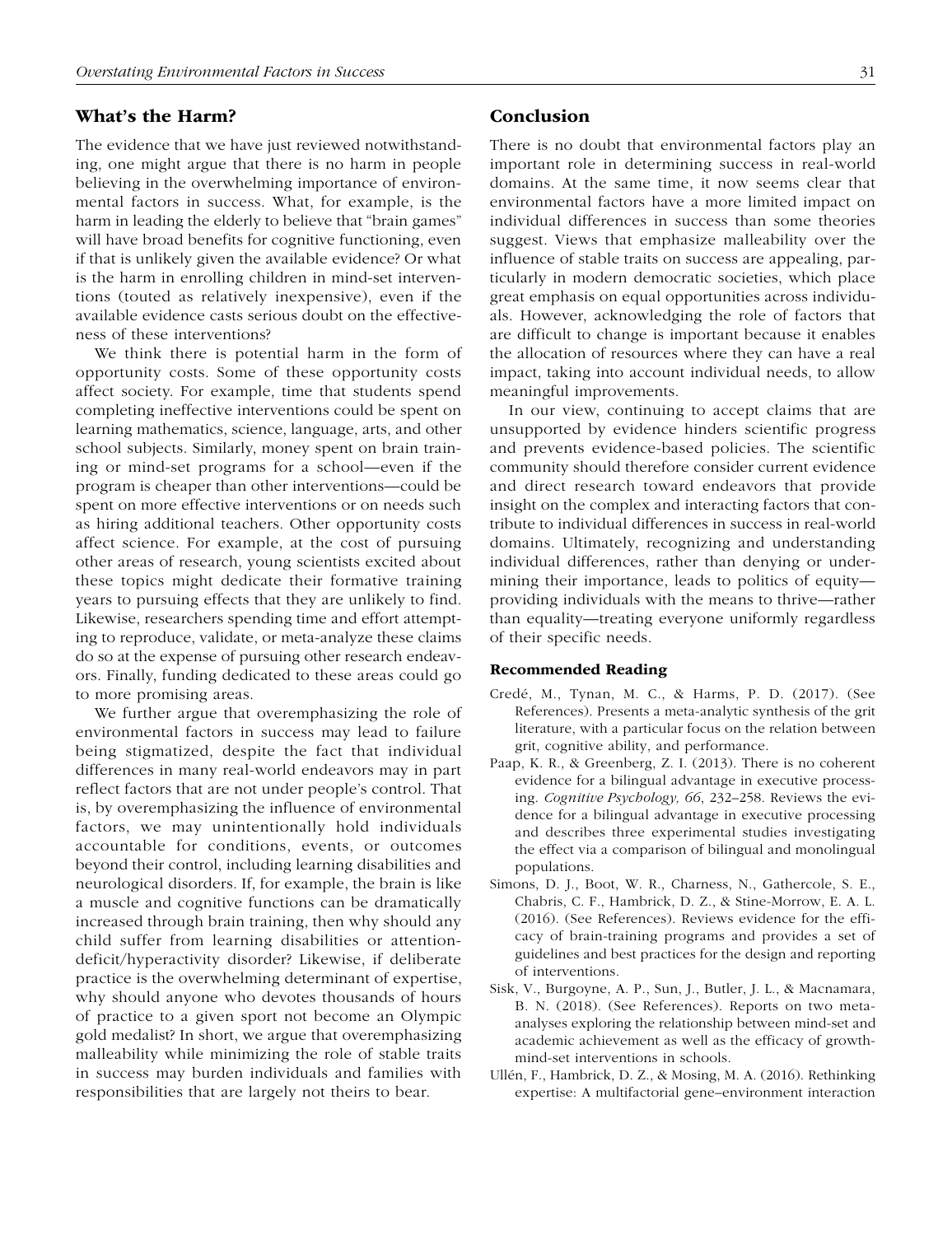model of expert performance. *Psychological Bulletin, 142*, 427–446. doi:10.1037/bul0000033. Proposes a multifactorial gene–environment interaction model of expertise as an alternative to the deliberate-practice framework.

#### Action Editor

Randall W. Engle served as action editor for this article.

#### Declaration of Conflicting Interests

The author(s) declared that there were no conflicts of interest with respect to the authorship or the publication of this article.

#### References

- Bialystok, E. (1999). Cognitive complexity and attentional control in the bilingual mind. *Child Development*, *70*, 636–644. doi:10.1111/1467-8624.00046
- Bialystok, E. (2009). Bilingualism: The good, the bad, and the indifferent. *Bilingualism: Language and Cognition*, *12*, 3–11. doi:10.1017/S1366728908003477
- Boaler, J. (2013). Ability and mathematics: The mindset revolution that is reshaping education. *Forum*, *55*, 143– 152.
- Credé, M., Tynan, M. C., & Harms, P. D. (2017). Much ado about grit: A meta-analytic synthesis of the grit literature. *Journal of Personality and Social Psychology*, *113*, 492–511. doi:10.1037/pspp0000102
- de Bruin, A., Treccani, B., & Della Sala, S. (2015). Cognitive advantage in bilingualism. *Psychological Science*, *26*, 99–107. doi:10.1177/0956797614557866
- Duckworth, A. (2016). *Grit: The power of passion and perseverance*. New York, NY: Scribner.
- Duckworth, A. L., & Eskreis-Winkler, L. (2013). True grit. *Observer*. Retrieved from [https://www.psychologicalscience.org/](https://www.psychologicalscience.org/observer/true-grit) [observer/true-grit](https://www.psychologicalscience.org/observer/true-grit)
- Duckworth, A. L., & Gross, J. J. (2014). Self-control and grit: Related but separable determinants of success. *Current Directions in Psychological Science*, *23*, 319–325. doi:10.1177/0963721414541462
- Duckworth, A. L., Peterson, C., Matthews, M. D., & Kelly, D. R. (2007). Grit: Perseverance and passion for long-term goals. *Journal of Personality and Social Psychology*, *92*, 1087–1101. doi:10.1037/0022-3514.92.6.1087
- Dweck, C. S. (2000). *Self-theories: Their role in motivation, personality, and development*. East Sussex, England: Psychology Press.
- Dweck, C. S. (2006). *Mindset: The new psychology of success*. New York, NY: Random House.
- Dweck, C. S. (2007). The perils and promises of praise. *Educational Leadership*, *65*(2), 34–39.
- Dweck, C. S. (2008). Brainology: Transforming students' motivation to learn. *Independent School*. Retrieved from [http://www.stns.org/downloads/NAISBrainology](http://www.stns.org/downloads/NAISBrainology.CarolDweck.pdf) [.CarolDweck.pdf](http://www.stns.org/downloads/NAISBrainology.CarolDweck.pdf)
- Ericsson, K. A. (2007). Deliberate practice and the modifiability of body and mind: Toward a science of the structure

and acquisition of expert and elite performance. *International Journal of Sport Psychology*, *38*, 4–34.

- Ericsson, K. A., Krampe, R. T., & Tesch-Römer, C. (1993). The role of deliberate practice in the acquisition of expert performance. *Psychological Review*, *100*, 363–406.
- Ericsson, K. A., & Pool, R. (2016). *Peak: Secrets from the new science of expertise*. Boston, MA: Houghton Mifflin Harcourt.
- Flaubert, G. (1915). *Pensées*. Paris, France: Louis Conard.
- Green, C. S., & Bavelier, D. (2003). Action video game modifies visual selective attention. *Nature*, *423*, 534–537. doi:10.1038/nature01647
- Hurley, D. (2014). *Smarter: The new science of building brain power*. London, England: Penguin Books.
- Jaeggi, S. M., Buschkuehl, M., Jonides, J., & Perrig, W. J. (2008). Improving fluid intelligence with training on working memory. *Proceedings of the National Academy of Sciences, USA*, *105*, 6829–6833. doi:10.1073/pnas.0801268105
- Lehtonen, M., Soveri, A., Laine, A., Järvenpää, J., de Bruin, A., & Antfolk, J. (2018). Is bilingualism associated with enhanced executive functioning in adults? A meta-analytic review. *Psychological Bulletin*, *144*, 394–425. doi:10.1037/ bul0000142
- Li, Y., & Bates, T. (2017). *Does growth mindset improve children's IQ, educational attainment or response to setbacks? Active-control interventions and data on children's own mindsets*. Retrieved from SocArXiv: [https://osf.io/preprints/](https://osf.io/preprints/socarxiv/tsdwy/) [socarxiv/tsdwy/](https://osf.io/preprints/socarxiv/tsdwy/)
- Macnamara, B. N., Hambrick, D. Z., & Oswald, F. L. (2014). Deliberate practice and performance in music, games, sports, education, and professions: A meta-analysis. *Psychological Science*, *25*, 1608–1618. doi:10.1177/ 0956797614535810
- Macnamara, B. N., Moreau, D., & Hambrick, D. Z. (2016). The relationship between deliberate practice and performance in sports: A meta-analysis. *Perspectives on Psychological Science*, *11*, 333–350. doi:10.1177/1745691616635591
- Melby-Lervåg, M., & Hulme, C. (2013). Is working memory training effective? A meta-analytic review. *Developmental Psychology*, *49*, 270–291. doi:10.1037/a0028228
- Paap, K. R., Johnson, H. A., & Sawi, O. (2015). Bilingual advantages in executive functioning either do not exist or are restricted to very specific and undetermined circumstances. *Cortex*, *69*, 265–278. doi:10.1016/j.cortex .2015.04.014
- Platz, F., Kopiez, R., Lehmann, A. C., & Wolf, A. (2014). The influence of deliberate practice on musical achievement: A meta-analysis. *Frontiers in Psychology*, *5*, Article 646. doi:10.3389/fpsyg.2014.00646
- Rimfeld, K., Kovas, Y., Dale, P. S., & Plomin, R. (2016). True grit and genetics: Predicting academic achievement from personality. *Journal of Personality and Social Psychology*, *111*, 780–789. doi:10.1037/pspp0000089
- Sala, G., Tatlidil, K. S., & Gobet, F. (2017). Video game training does not enhance cognitive ability: A comprehensive meta-analytic investigation. *Psychological Bulletin*, *144*, 111–139. doi:10.1037/bul0000139